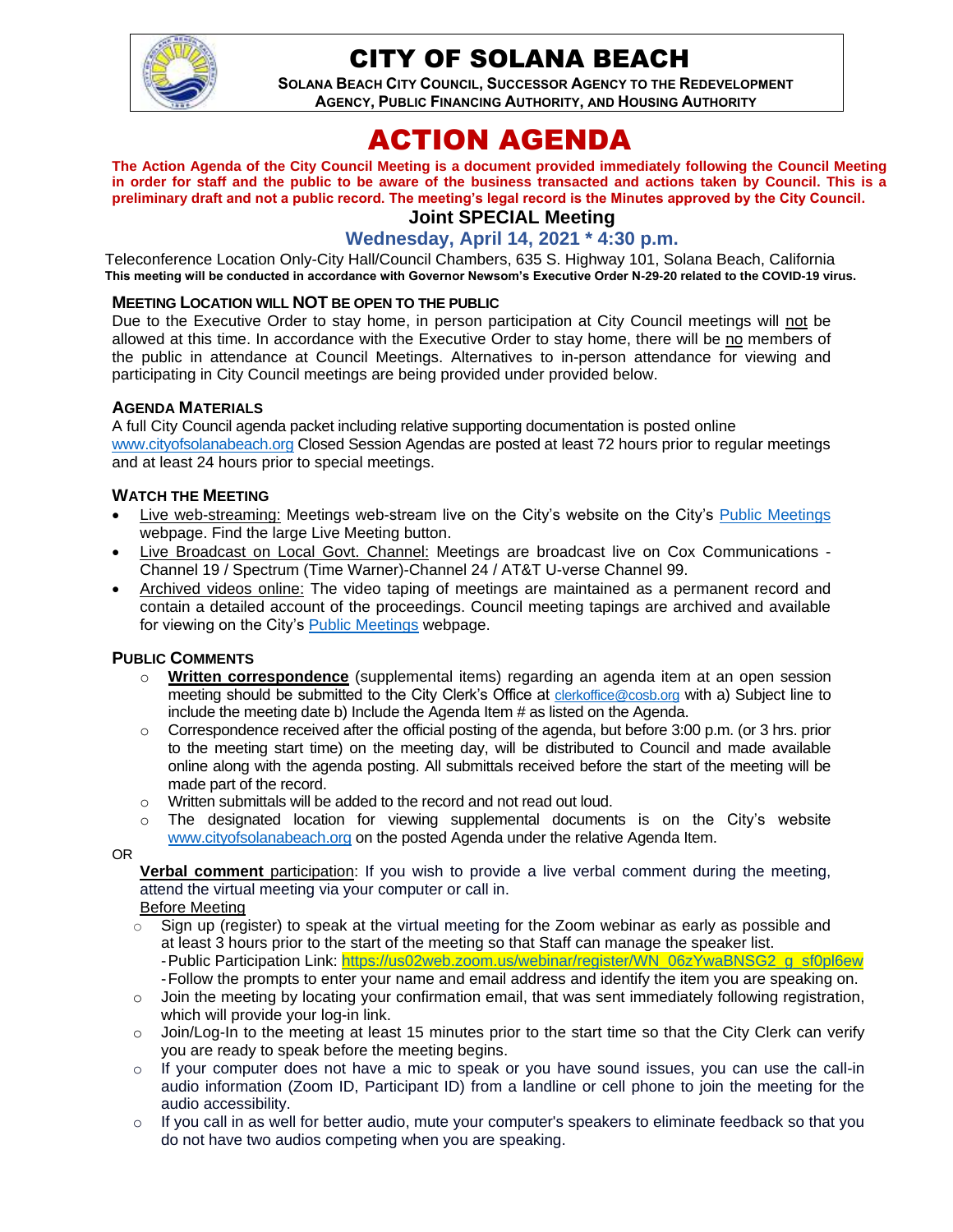During Meeting:

- o Choose Gallery View to see the presentations, when applicable.
- o Participants will be called upon from those who have Registered and their name is identified by the City Clerk calling from the registration list. You will be called on by name and unmuted by the meeting organizer and then you may provide comments for the allotted time. Allotted speaker times are listed under each [Agenda s](https://urldefense.proofpoint.com/v2/url?u=https-3A__www.ci.solana-2Dbeach.ca.us_index.asp-3FSEC-3DF0F1200D-2D21C6-2D4A88-2D8AE1-2D0BC07C1A81A7-26Type-3DB-5FBASIC&d=DwMFaQ&c=euGZstcaTDllvimEN8b7jXrwqOf-v5A_CdpgnVfiiMM&r=1XAsCUuqwK_tji2t0s1uIQ&m=C7WzXfOw2_nkEFMJClT55zZsF4tmIf_7KTn0o1WpYqI&s=3DcsWExM2_nx_xpvFtXslUjphiXd0MDCCF18y_Qy5yU&e=)ection.

#### **SPECIAL ASSISTANCE NEEDED** - AMERICAN DISABILITIES ACT TITLE 2

In compliance with the Americans with Disabilities Act of 1990, persons with a disability may request an agenda in appropriate alternative formats as required by Section 202. Any person with a disability who requires a modification or accommodation in order to participate in a meeting should direct such request to the City Clerk's office (858) 720-2400 [clerkoffice@cosb.org](mailto:EMAILGRP-CityClerksOfc@cosb.org) at least 72 hours prior to the meeting.

| <b>CITY COUNCILMEMBERS</b>                 |                                        |                                              |                                                   |
|--------------------------------------------|----------------------------------------|----------------------------------------------|---------------------------------------------------|
| Lesa Heebner, Mayor                        |                                        |                                              |                                                   |
| <b>Kristi Becker</b><br>Deputy Mayor       | <b>Kelly Harless</b><br>Councilmember  | David A. Zito<br>Councilmember<br>District 1 | <b>Jewel Edson</b><br>Councilmember<br>District 3 |
| <b>Gregory Wade</b><br><b>City Manager</b> | Johanna Canlas<br><b>City Attorney</b> |                                              | Angela Ivey<br><b>City Clerk</b>                  |

#### **SPEAKERS:**

See Public Participation on the first page of the Agenda for publication participation options.

#### **READING OF ORDINANCES AND RESOLUTIONS:**

Pursuant to [Solana Beach Municipal Code](https://www.codepublishing.com/CA/SolanaBeach/) Section 2.04.460, at the time of introduction or adoption of an ordinance or adoption of a resolution, the same shall not be read in full unless after the reading of the title, further reading is requested by a member of the Council. If any Councilmember so requests, the ordinance or resolution shall be read in full. In the absence of such a request, this section shall constitute a waiver by the council of such reading.

## **CALL TO ORDER AND ROLL CALL:**

## **FLAG SALUTE:**

## **APPROVAL OF AGENDA:**

**COUNCIL ACTION: Approved 5/0**

## **D. STAFF REPORTS: (D.1.)**

*Note to Public: Refer to Public Participation for information on how to submit public comment.*  Any member of the public may address the City Council on an item of concern by submitting written correspondence for the record to be filed with the record or by registering to join the virtual meeting online to speak live, per the Public Participation instructions on the Agenda. The maximum time allotted for each speaker is THREE MINUTES (SBMC 2.04.190).

## **D.1. Draft Work Plan for Fiscal Year 2021/2022** (File 0410-08)**.**

Recommendation: That the City Council

1. Receive public input and review, discuss and provide direction on potential modifications to the draft Fiscal Year 2021/22 Work Plan and provide direction to Staff.